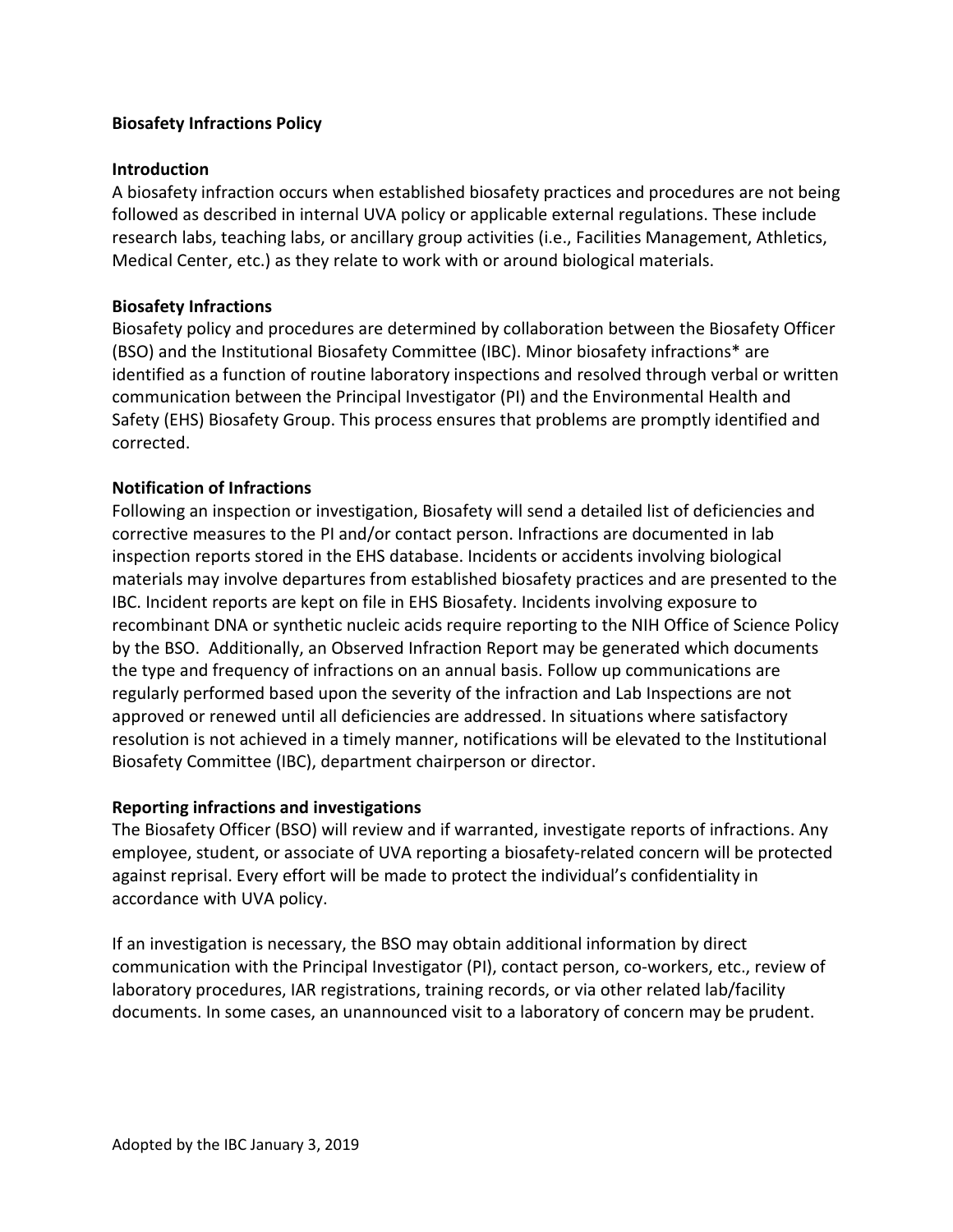#### **Reporting mechanisms:**

- Any individual who has concerns may contact the Biosafety Officer by email (eep3p@virginia.edu) or phone (2-5005)
- Contact any member of the IBC<http://ehs.virginia.edu/Biosafety-IBC.html>
- Report through the EHS website for accidents or safety concerns: <https://researchcompliance.web.virginia.edu/report/user/concern.cfm> .
- By direct observation from IBC members, Biosafety or other EHS staff during inspections, routine outings, or during incident investigation where additional infractions are observed

## **IBC Involvement**

Infractions of a serious nature\*\*, involving recombinant DNA, or those that are not resolved in a timely manner, are presented to the IBC for discussion. The BSO may consult with the IBC Chair as necessary to determine the seriousness of the infraction. For those deemed serious, or demonstrate a repeat pattern, the BSO will present a summary of the violation and findings at a convened IBC meeting. Infractions which meet the NIH Guidelines reporting requirement may involve significant problems, violations, or any significant research-related accidents, overt exposures and illnesses with respect to recombinant DNA. Those incidents will be reported by the BSO to the Office of Science Policy on a case-by-case basis.

## **Disciplinary Actions**

The BSO or IBC Chair may suspend activities if there is a significant threat to public health or compromise of safety and regulatory compliance. Committee enforcement or disciplinary action may include, but is not limited to: a letter of reprimand from the IBC Chair or BSO, mandatory retraining, a visit by Biosafety or IBC members, or suspension or termination of IBC approval and/or privileges. The IBC will work with EHS Biosafety to bring the registration and all activities into compliance.

# **Misconduct**

Fabrication, falsification, plagiarism, or other practices that seriously deviate from those that are commonly accepted within the research community for proposing, conducting, or reporting research are considered research misconduct. Where there is willful or negligent violation of established biosafety practices and procedures, or if a PI continues research activities after notification by the IBC, it may be deemed research misconduct. The Research Integrity Officer will be notified for administrative review and determination of action. Refer to the UVA Policy on Research Misconduct (RES-004 http://uvapolicy.virginia.edu/policy/RES-004 ) for more information.

*\*Examples of minor infractions include: training not current, current Biosafety e-Manual printed, ownership of biohazardous equipment (i.e., freezers), food and drink violations, eyewash flushing & maintenance.*